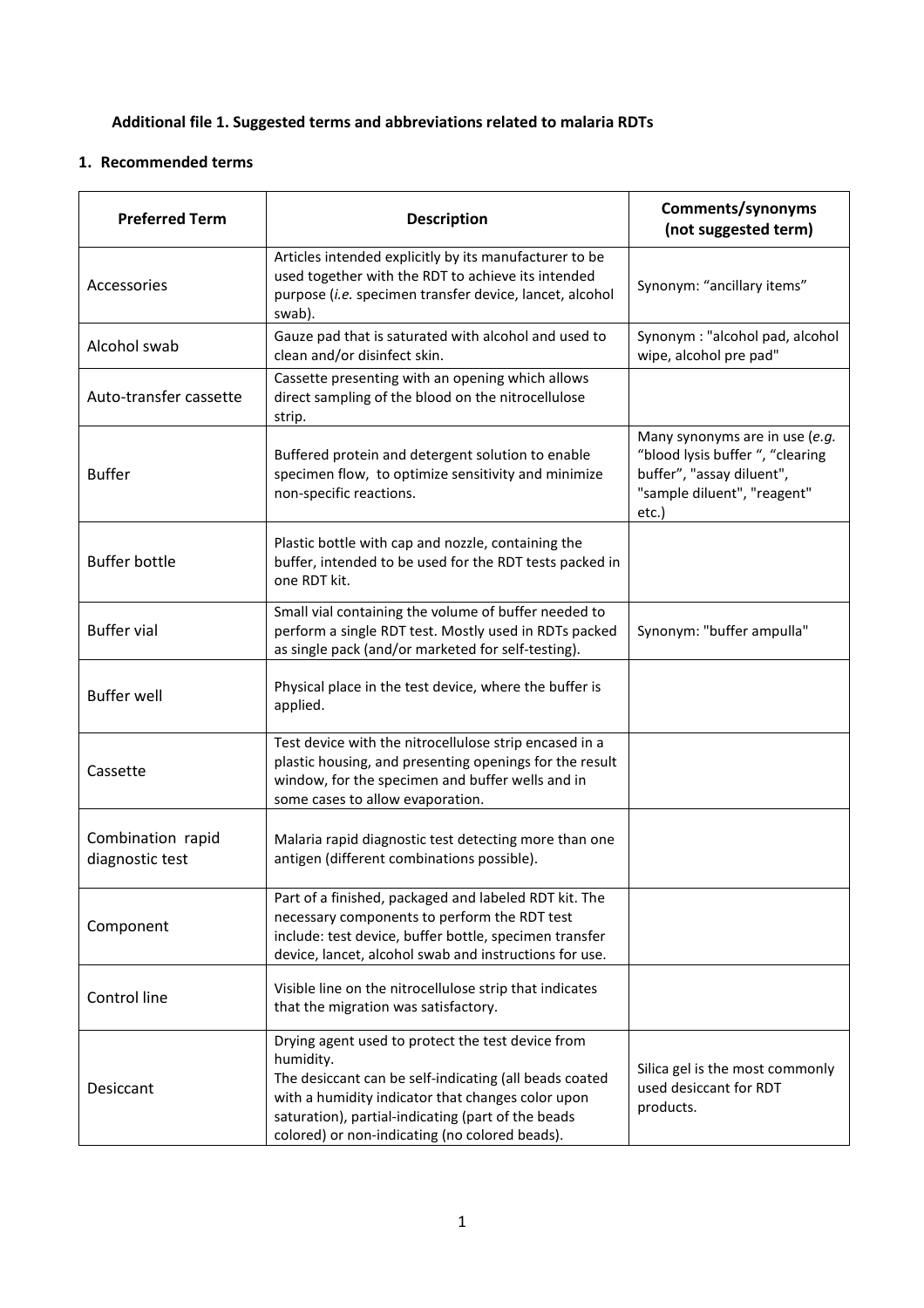| <b>Preferred Term</b>                       | <b>Description</b>                                                                                                                                                                                                                                                                                                                                                                                                                                                             | Comments/synonyms<br>(not suggested term)                                                                                                                                                                      |  |
|---------------------------------------------|--------------------------------------------------------------------------------------------------------------------------------------------------------------------------------------------------------------------------------------------------------------------------------------------------------------------------------------------------------------------------------------------------------------------------------------------------------------------------------|----------------------------------------------------------------------------------------------------------------------------------------------------------------------------------------------------------------|--|
| Device                                      | Physical platform of the RDT such as cassette, hybrid,<br>dipstick.                                                                                                                                                                                                                                                                                                                                                                                                            | Use this term when referring to<br>any type of test device, when<br>speaking about/referring to a<br>particular device (such as<br>"cassette"), use this term and<br>not "device"                              |  |
| <b>Dipstick</b>                             | Test device consisting of only the nitrocellulose strip<br>that is be placed on/in a platform (tube, backing<br>paper).                                                                                                                                                                                                                                                                                                                                                        | The term "dipstick" actually<br>refers to non-migrating tests<br>such as test for detection of<br>glucose in urine, but is<br>commonly used to indicate the<br>malaria lateral flow test as<br>explained here. |  |
| End-user                                    | The person, trained or skilled, who uses a medical<br>device.                                                                                                                                                                                                                                                                                                                                                                                                                  |                                                                                                                                                                                                                |  |
| Hybrid                                      | Test device consisting of a nitrocellulose strip to be<br>dipped into a plastic housing with buffer and specimen<br>wells.                                                                                                                                                                                                                                                                                                                                                     |                                                                                                                                                                                                                |  |
| in vitro diagnostic (IVD)<br>medical device | A device, whether used alone or in combination,<br>intended by the manufacturer for the in vitro<br>examination of specimens derived from the human<br>body solely or principally to provide information for<br>diagnostic, monitoring or compatibility purposes. This<br>includes reagents, calibrators, control materials,<br>specimen receptacles, software, and related<br>instruments or apparatus or other articles<br>(International Medical Devices Regulators forum). | http://www.imdrf.org/docs/ght<br>f/archived/sg1/technical-<br>docs/ghtf-sg1-n045r12-in-vitro-<br>diagnostic-classification-<br>070209.pdf                                                                      |  |
| Instructions for use<br>(IFU)               | Information provided by the manufacturer to inform<br>the end-user of the IVD's intended purpose and<br>proper use and of any precautions to be taken.<br>(GHTF/SG1/n70:2011)                                                                                                                                                                                                                                                                                                  | Synonym: "package insert"                                                                                                                                                                                      |  |
| Job Aid(s)                                  | Document describing the essentials to perform an RDT<br>test (i.e. Procedure/Interpretation) and provided apart<br>from the IFU, either as a separate leaflet, and/or<br>printed on the device packaging or in/on the RDT box.                                                                                                                                                                                                                                                 | Refer to the "WHO generic job<br>aids" as an example.                                                                                                                                                          |  |
| Kit                                         | Set of components that are co-packed together and<br>intended to be used to perform a specific RDT (Test<br>device, buffer bottle, specimen transfer device, lancet,<br>alcohol swab, instructions for use) (adapted definition<br>from EN ISO 18113-1:2009)                                                                                                                                                                                                                   |                                                                                                                                                                                                                |  |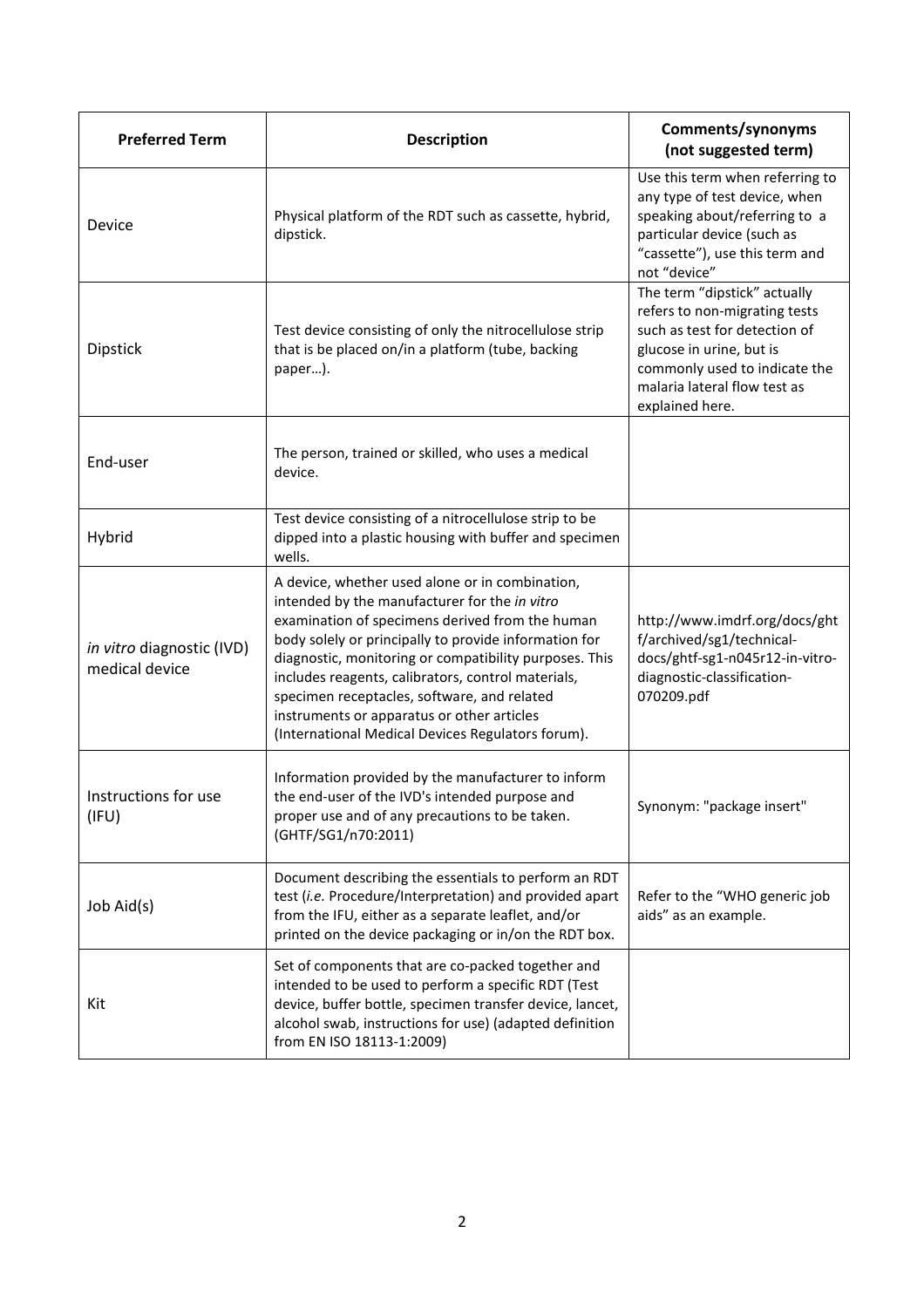| <b>Preferred Term</b>           | <b>Description</b>                                                                                                                                                                                                                                                                                                                                                                                                                                                                                                   | Comments/synonyms<br>(not suggested term) |
|---------------------------------|----------------------------------------------------------------------------------------------------------------------------------------------------------------------------------------------------------------------------------------------------------------------------------------------------------------------------------------------------------------------------------------------------------------------------------------------------------------------------------------------------------------------|-------------------------------------------|
| Lancet                          | Sharp needle-like device used to puncture skin to<br>obtain blood (CLSI H04-A6)<br>This includes:<br>- Plain metal lancet (for reasons of sterility packed<br>into a single packaging)<br>- Safety-seal lancets (lancets in plastic housing, with<br>a plastic cap)<br>- Auto-lancing lancets (lancet mounted in plastic<br>housing that is automatically ejected when plunger is<br>pressed)<br>- Auto-retractable lancets (lancet mounted in<br>plastic housing that is automatically retracted after<br>puncture) |                                           |
| Lot                             | Defined amount of material that is uniform in its<br>properties and has been produced in one process or<br>series of processes, so that it could be expected to be<br>homogeneous. (The material can be either starting<br>material, intermediate material or finished product)<br>(EN ISO 18113-1:2009)                                                                                                                                                                                                             | Synonym: "batch"                          |
| Lot number                      | Distinctive set of numbers and/or letters that<br>specifically identifies a lot and permits its<br>manufacturing, packaging, labeling and distribution<br>history to be traced (EN ISO 18113-1:2009)                                                                                                                                                                                                                                                                                                                 | Synonyms: "batch number",<br>"batch code" |
| Malaria RDT                     | A collection of reagents and other associated<br>materials intended to be used for the qualitative<br>and/or quantitative detection of antigens from one or<br>multiple species of Plasmodium (malaria parasites) in<br>a clinical specimen within a short period, relative to<br>standard laboratory testing procedures, using an<br>immunochromatographic test (ICT) method. This test<br>is commonly used in the laboratory or in point-of-care<br>analyses.                                                      |                                           |
| Manufacturer                    | Any natural or legal person with responsibility for<br>design and/or manufacture of a medical device with<br>the intention of making the medical device available<br>for use, under his name; whether or not such a<br>medical device is designed and/or manufactured by<br>that person himself or on his behalf by another<br>person(s). (GHTF/SG1/N055: 2009 Definitions of the<br>Terms Manufacturer, Authorized Representative,<br>Distributor and Importer).                                                    |                                           |
| Plasmodium antigens             | Antigens produced by malaria parasites and detected<br>with RDTs.                                                                                                                                                                                                                                                                                                                                                                                                                                                    |                                           |
| Point of care testing<br>(POCT) | Testing used at or near the site of patient care, with<br>the result leading to possible change in the care of the<br>patient.                                                                                                                                                                                                                                                                                                                                                                                       |                                           |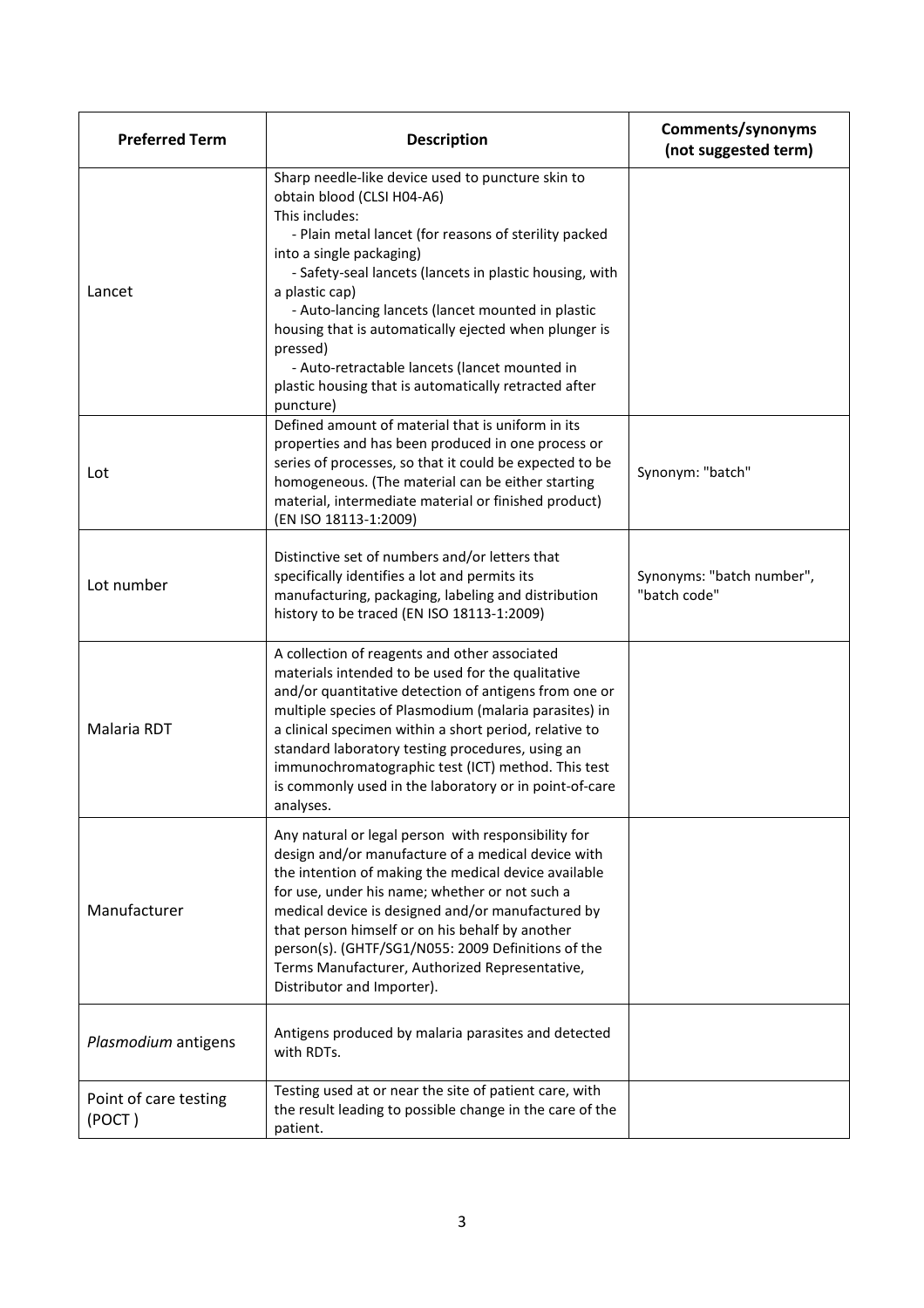| <b>Preferred Term</b>                                                                                                                                                                                                                               | <b>Description</b>                                                                                                                                                                                                                                                                                                                                                                                                                                                                                                                                                                | Comments/synonyms<br>(not suggested term)                                 |  |
|-----------------------------------------------------------------------------------------------------------------------------------------------------------------------------------------------------------------------------------------------------|-----------------------------------------------------------------------------------------------------------------------------------------------------------------------------------------------------------------------------------------------------------------------------------------------------------------------------------------------------------------------------------------------------------------------------------------------------------------------------------------------------------------------------------------------------------------------------------|---------------------------------------------------------------------------|--|
| (Primary) Packaging of<br>alcohol swab, alcohol<br>swab packaging<br>(Primary) Packaging of<br>lancet, lancet packaging<br>(Primary) Packaging of<br>desiccant, desiccant<br>packaging<br>(Primary) Packaging of<br>cassette, cassette<br>packaging | Primary packaging of the alcohol swab, the plain metal<br>lancet and the desiccant.<br>Use "Primary packaging" when addressing technical<br>comments and manufacturers (for instance when<br>describing requirements for labeling) and use simply<br>"Packaging of the alcohol swab/alcohol swab<br>packaging", "Packaging of the lancet/lancet<br>packaging", "Packaging of the desiccant/desiccant<br>packaging", "Packaging of the cassette/cassette<br>packaging" etc. when addressing the end-user in<br>trainings and IFU (for instance: open the "cassette<br>packaging"). | Synonym: "pouch", "sachet"                                                |  |
| Product                                                                                                                                                                                                                                             | RDT as currently marketed and identified, with<br>assigned name, product code/regulatory version.                                                                                                                                                                                                                                                                                                                                                                                                                                                                                 |                                                                           |  |
| Product code                                                                                                                                                                                                                                        | Code identifying a product with assigned name and<br>regulatory version.                                                                                                                                                                                                                                                                                                                                                                                                                                                                                                          | Synonyms: "catalogue<br>number", "product number",<br>"reference number"  |  |
| Rapid diagnostic test<br>(RDT)                                                                                                                                                                                                                      | Single use IVD designed for use at the point-of-care<br>(POC) and fulfilling the ASSURED criteria (affordable,<br>sensitive, specific, user-friendly, rapid and robust,<br>equipment-free, delivered to those who need it).                                                                                                                                                                                                                                                                                                                                                       |                                                                           |  |
| RDT box or "box"                                                                                                                                                                                                                                    | Physical box, mostly produced out of cardboard, in<br>which the kit components are packed.                                                                                                                                                                                                                                                                                                                                                                                                                                                                                        | Synonym: "secondary<br>packaging"                                         |  |
| Reading legend                                                                                                                                                                                                                                      | Scale of acronyms or characters along the result<br>window, referring to the control and test lines. The<br>characters may be embedded in the plastic housing or<br>printed/glued on it. The reading legend can be at<br>either side of the result window, sometimes two<br>reading legends (each at one side of the result<br>window) are displayed.                                                                                                                                                                                                                             | Synonym: "reading scale"                                                  |  |
| (Minimum and<br>maximum) reading time                                                                                                                                                                                                               | Time at which result readings must be done                                                                                                                                                                                                                                                                                                                                                                                                                                                                                                                                        |                                                                           |  |
| Result window                                                                                                                                                                                                                                       | Opening in the test device showing the area of the<br>strip containing the control and test line(s).                                                                                                                                                                                                                                                                                                                                                                                                                                                                              | Synonym: "reading window"                                                 |  |
| Revision history                                                                                                                                                                                                                                    | A table to record the amendments made each time a<br>new version of the IFU is issued.                                                                                                                                                                                                                                                                                                                                                                                                                                                                                            |                                                                           |  |
| Self-test                                                                                                                                                                                                                                           | Any device intended and stated by the manufacture to<br>be used by lay persons in a home environment for<br>self-diagnosis purposes. (98/97/EC)                                                                                                                                                                                                                                                                                                                                                                                                                                   |                                                                           |  |
| Single pack                                                                                                                                                                                                                                         | RDT individually packed with all components needed<br>for the performance of one test.                                                                                                                                                                                                                                                                                                                                                                                                                                                                                            | Synonyms: single test pack,<br>single test, individually<br>packaged test |  |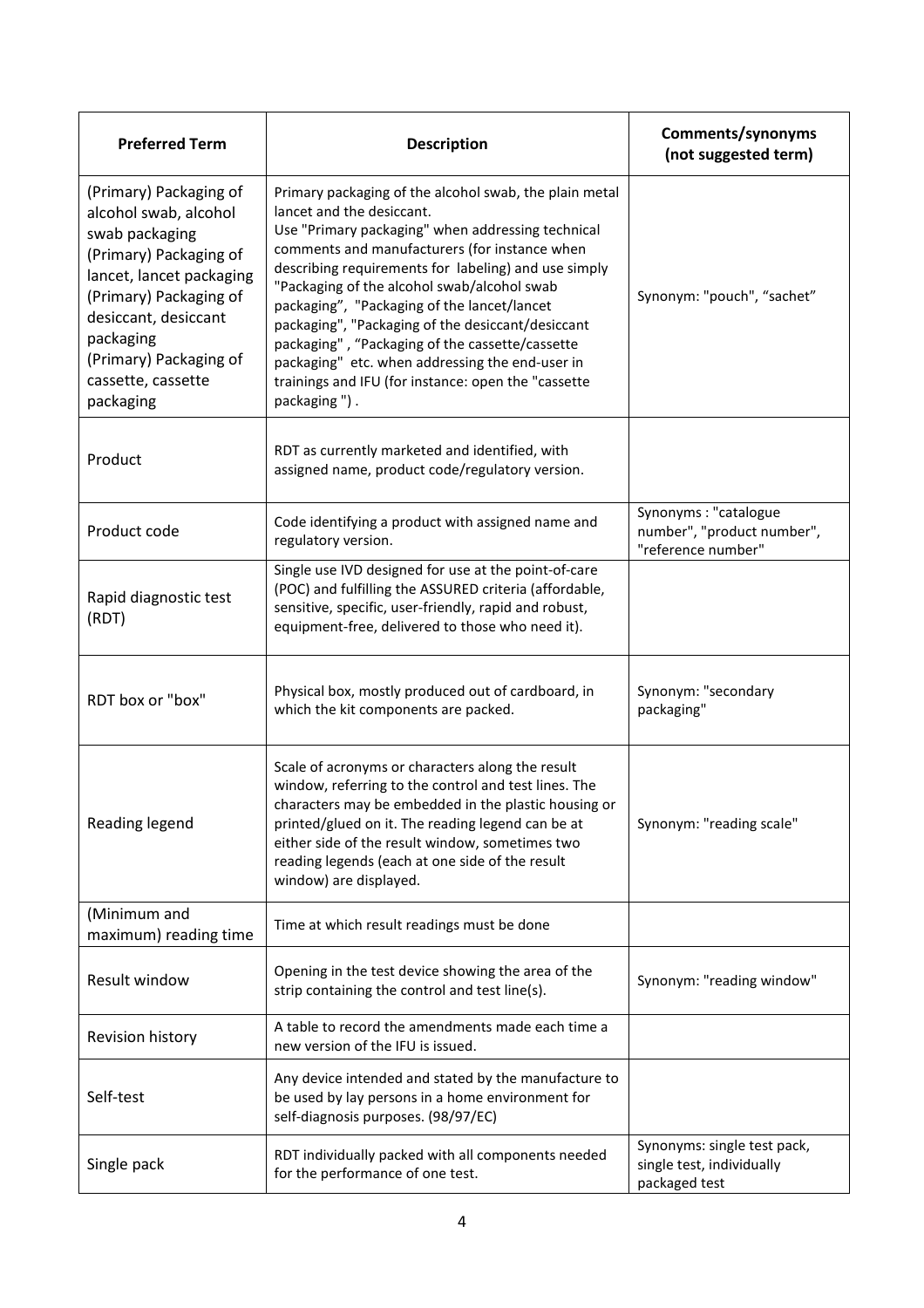| <b>Preferred Term</b>                       | <b>Description</b>                                                                                                                                                                                                                                                                                                                                                                                           | Comments/synonyms<br>(not suggested term)                                                                        |
|---------------------------------------------|--------------------------------------------------------------------------------------------------------------------------------------------------------------------------------------------------------------------------------------------------------------------------------------------------------------------------------------------------------------------------------------------------------------|------------------------------------------------------------------------------------------------------------------|
| Specimen well                               | Physical place in the test device, where the specimen<br>is applied.                                                                                                                                                                                                                                                                                                                                         |                                                                                                                  |
| Specimen transfer<br>device                 | Device used to transfer blood to the test device.<br>This includes: inverted cup, loop, (glass) capillary tube,<br>(plastic) straw, pipette.                                                                                                                                                                                                                                                                 | The term "specimen transfer<br>device" may be shortened to<br>"transfer device".<br>Synonym: "sampling device"   |
| Symbol key                                  | List of symbols with written explanation ("legend").                                                                                                                                                                                                                                                                                                                                                         | Synonym: "key to symbols"                                                                                        |
| Temperature<br>indicator/monitor            | Simple, inexpensive smart label that shows the<br>temperature or the time/temperature history of the<br>product to which it is attached to during shipping or<br>storage.                                                                                                                                                                                                                                    | Synonym: "temperature tag"                                                                                       |
| <b>Test device</b>                          | Physical component that contains the platform where<br>the reaction takes place.                                                                                                                                                                                                                                                                                                                             | Test device formats: cassette,<br>dipstick, hybrid, auto-transfer<br>cassette.                                   |
| <b>Test line</b>                            | Visible line on the nitrocellulose strip displaying the<br>reaction of a specific target antigen (HRP2, pLDH,<br>aldolase, etc.).                                                                                                                                                                                                                                                                            | The term "band" can be used<br>when referring to the RDT<br>design (two-, three- and four-<br>band RDT products) |
| Test strip                                  | Nitrocellulose strip which is the platform of the lateral<br>flow immunochromatographic test.                                                                                                                                                                                                                                                                                                                | Synonym: "test membrane"                                                                                         |
| Two-, three- and four-<br>band RDTs         | RDTs consisting of two, three or four lines, consisting<br>of the migration control line and one, two or three<br>test lines respectively.                                                                                                                                                                                                                                                                   |                                                                                                                  |
| <b>Unique Device</b><br>Identification(UDI) | The UDI is a series of numeric or alphanumeric<br>characters that is created through a globally accepted<br>device identification and coding standard, which<br>allows the unambiguous identification of a specific<br>medical device on the market. The UDI comprises the<br>Device Identifier and Production Identifier (including<br>serial number, lot number, manufacturing and/or<br>expiration date). |                                                                                                                  |
| Version number                              | Number given to the instructions for use (or job aids)<br>to allow to track changes.                                                                                                                                                                                                                                                                                                                         |                                                                                                                  |